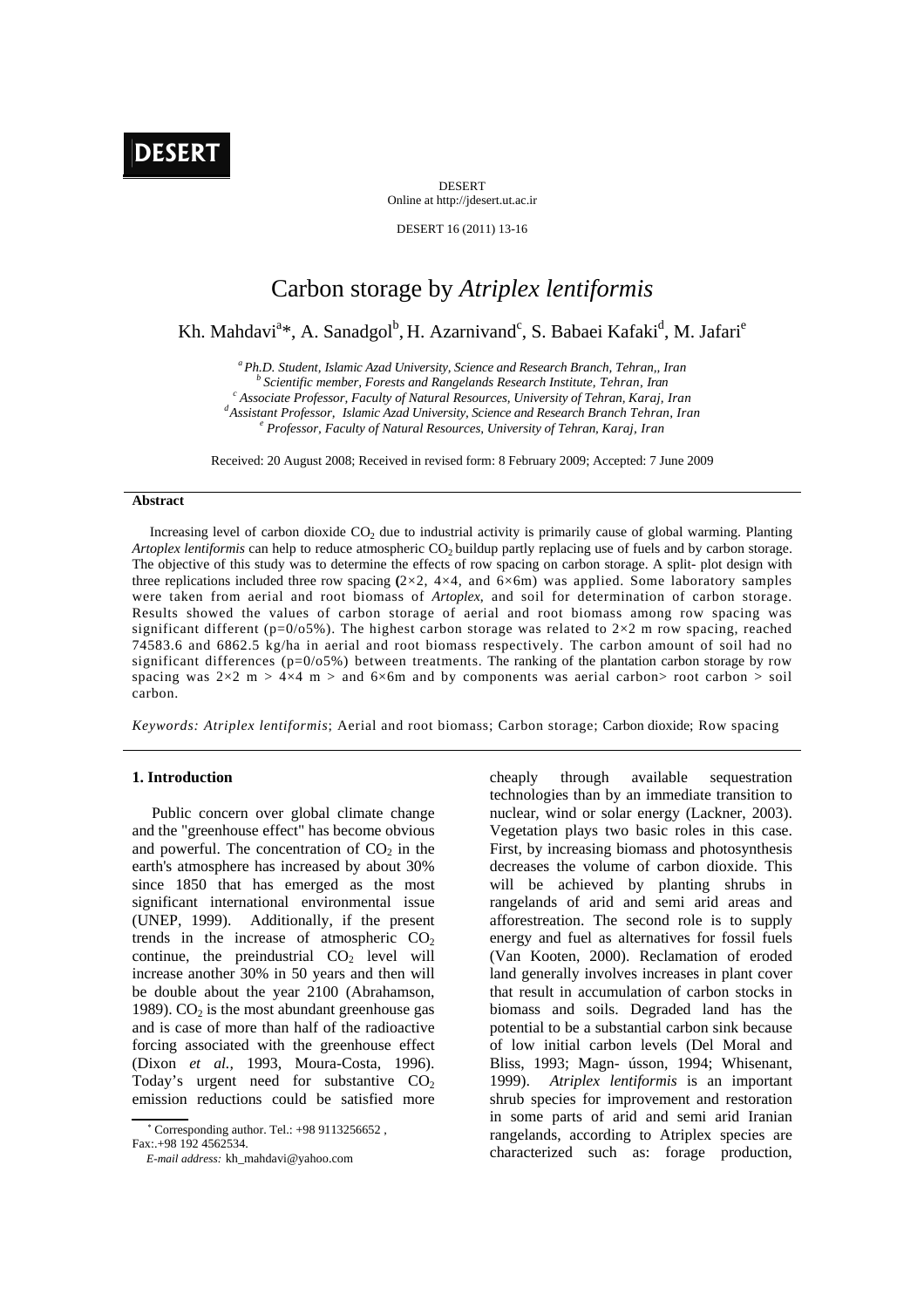desertification, especially in arid areas, restoration of rangelands, preventing erosion and protecting wildlife, fuel usage, tolerance to salinity and harsh environmental conditions (Mousavi Aghdam, 1986). At the end of 2007 about  $833\times10^{6}$  seedling were planted in rangeland areas of Iran which was most of then A*triplex* species (Eskandari, *et al*., 2008). Iran is one of the countries that obliged decreasing greenhouse gases and one of the solutions is carbon sequestration. According to the role of this plant the objectives of this research was to investigation spacing row on carbon storage capacity.

## **2. Materials and methods**

#### *Study area*

 The study area, called as Emamzadeh Eshagh station is located about 40 km away from northwest of Ardestan in Esfahan province. It is located between longitudes of  $52^{\circ}$  23 to  $51^{\circ}$  27 E and latitudes of  $33^\circ$   $23$  to  $33^\circ$   $59N$ . The average of annual rainfall is 111 mm. The area has a dry climate with mean annual air temperature of 20.2ºC. Halophytes species made the vegetation of the area including *Seidlitzia rosmarinus, Haloxylon ammodendrom* and *Salsola sp*. The sandy loam soil is highly saline.

## *2.2. Sampling procedures*

#### *Vegetation sampling*

 The aerial fresh weight of plant was determined using cutting and weight method in all treatments. Plants were cut on ground level and weighed in the field. Then, 200 g of the samples were transferred to lab for dry weight and organic carbon percentage determination (McDicken, 1997).

## *Root sampling*

 Samples were taken from of 0-30 cm depth (the depth of root penetration according to MacDicken, 1997 methods.

## *Soil sampling*

 Soil samples were taken from of 0-30 cm depth (up to the root depth). One sample of about 1 kg of each treatment delivered to the lab according to MacDicken, 1997 method.

# *Root and aerial biomass carbon estimation:*

 The first, samples were dried in open air condition in order to determine the moisture percentage and then carbon content determined burning at  $375^{\circ}$  in an electric ovens. The Walky & Black method was used to determine the percentage of soil carbon. All samples collection was taken according to MacDicken's (1997) methods.

## *Statistical analysis*

 For data analysis SPSS software was used. Actually the data were normalized before the analysis by the one-Sample Kolmogorov-Smirnov Test. The Duncan's comparative test was applied to indicate the difference between treatment averages.

#### **3. Results**

#### *Carbon of Soil*

 According to the results, different row spacing have no significant differences on average of carbon in the soil  $(P<0.05\%)$ .

*Root carbon storage (Kg/ha)* 

Significant differences of 5% confidence level observed in root and aerial biomass carbon storage of different treatments, so that the maximum and minimum values were observed in the row spacing of 2**×**2 and 6**×**6 m respectively (Table 1).

## *Carbon distribution*

 In this research, in all treatments the carbon storage in aerial biomass was more than root and soil. (Fig. 1)**.** 

## **4. Discussion**

*Effects of row spacing on aerial and root biomass carbon storage* 

 Based on the results, the maximum amount of carbon sequestration was found in the least row spacing. (Table1). Fang *et al*.( 2007) also studied the biomass production and carbon storage in *Populus* species and concluded that the amount of carbon storage in row spacing of 3**×**3 m was higher than 3**×**4, 4**×**4 and 4**×**5m. The increase of plant biomass per unit area was considered as the reason of. Park and Ohga (2004) concluded that maximum amount of carbon of *willow sp* species was related to the row spacing of 0.3**×**0.9 m in comparison with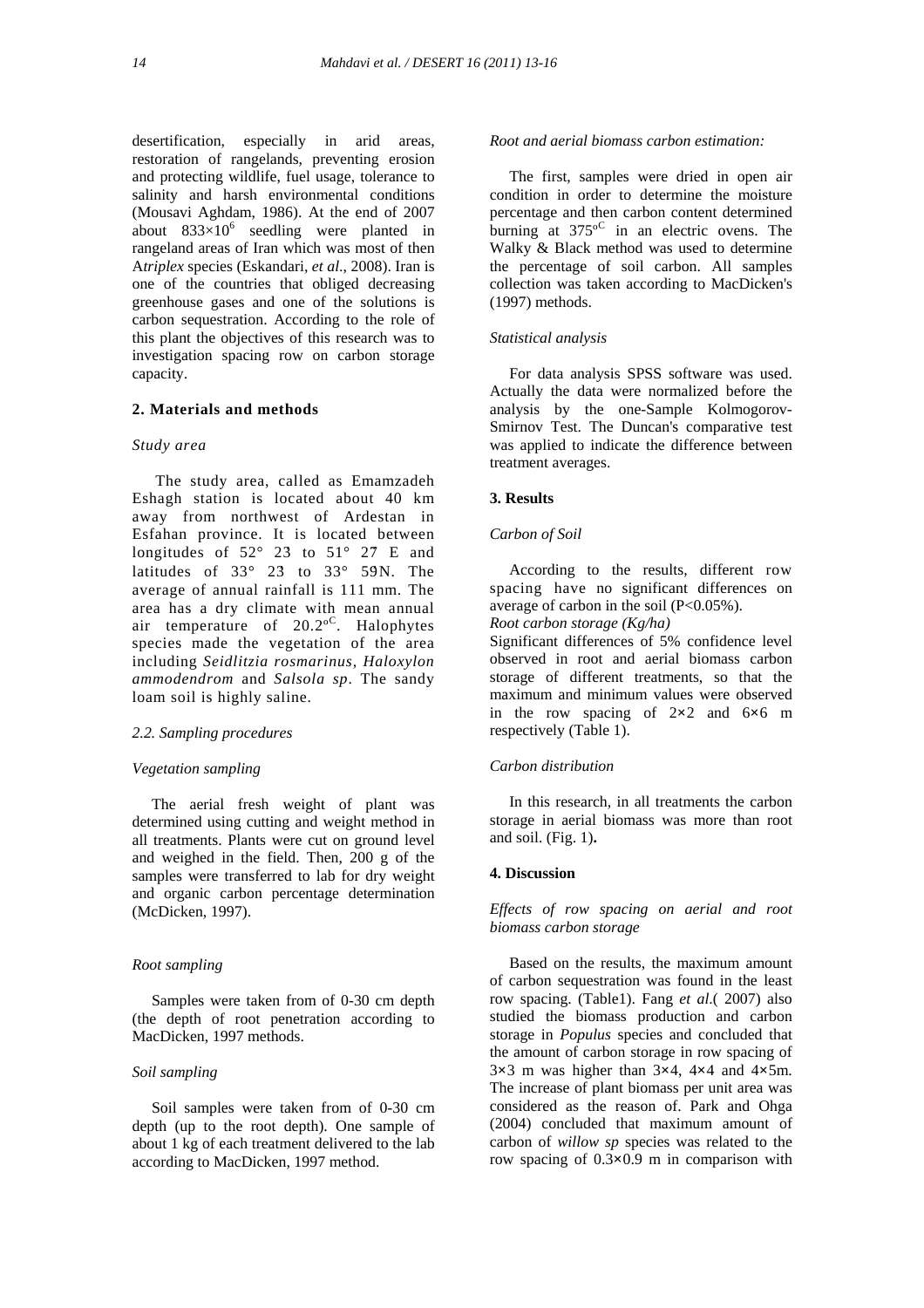those of 0.3**×**0.3, 0.6**×**1.1 m. Moghanizade, (2007) concluded that maximum amount of carbon in *Atriplex Canescens* was related to the row spacing of 2**×**2 m in comparison with those of 4**×**4 m . As the carbon amount of biomass is indicator of biomass per unit area, then was related dense vegetation cover supports canopy caver and the content of aerial biomass carbon.

Dugas, (1999) resulted that the most amount carbon storage when occurred Leaf area index and aerial biomass height increasing.

# *Effects of row spacing on soil carbon storage*

 As the results indicated, the row spacing had no meaningful effect on soil carbon storage. Rennin, (1974) showed that there is a small difference between soil carbon of plants with shorter row spacing and those with farther row spacing. Steinbeck and Nwoboshi(1980) declared that were no significant difference on

amount of carbon in the soil underneath the *Platorus occidentalis*, between three row spacing of 1.2**×**0.3, 0.6**×**1.2 and 1.1**×**1.2 m. Gilmore and Rolfe, (1980) explained that row spacing of 1.2**×**1.2, 3**×**3 m had a little effect on soil carbon and organic material in a 25 year old pine tree. They also declared that row spacing did not have a significant effect on soil carbon of the all sampling plot.

# **5. Conclusion**

 In this research, in all treatments the carbon storage in aerial biomass was higher than root and soil carbon. Abdi(2005) reported that estimation of carbon sequestration capacity by *Astragalus Tragacantha* , showed that the carbon content in aerial biomass was higher than root biomass carbon. Based on the results of this research it is recommended to decrease the spacing row to increase carbon storage.

Table 1. Root, aerial biomass carbon and soil carbon in row spacing treatments

| Tuble 1. Root, actual biomage carbon and son carbon in fow spacing treatments |                                        |                      |                |
|-------------------------------------------------------------------------------|----------------------------------------|----------------------|----------------|
| Row spacing                                                                   | $2\times2$ m                           | $4\times4$ m         | $6\times 6$ m  |
| Root carbon (Kg/ha)                                                           | $6862.5 + 1316a$                       | $1207.7 + 600 h$     | $811.2 + 347c$ |
| Aerial biomass carbon (Kg/ha)                                                 | 74583.6±6967 a                         | $34642.8 \pm 7638 b$ | 20284.6±7688 c |
| Soil carbon (Kg/ha)                                                           | $216+62a$                              | $243+69a$            | $229+67$ a     |
| $\sim$ $\sim$                                                                 | 0.1.100<br>$\sim$ $\sim$ $\sim$ $\sim$ | $\sim$               |                |

Different letters indicated the meaningful difference of 5% confidence level



Fig. 1**.** The carbon storage in aerial biomass, root and soil

#### **Acknowledgement**

 Authors are grateful of Faculty of Natural Resource University of Tehran for lab facilities and Department of Natural resource of Ardestan, for valuable technical assistance.

# **References**

Abdi, N, 2005.Estimation of carbon sequestration capacity by Astragalus genus (sub genus Tragacantha) in Markazi and Isfahan provinces. Ph.D

 Thesis Azad University Islamic.Science and Research Branch.

- Abrahamson, D. E, 1989. Global warming: The issue, impacts, responses. In: D. E. Abrahamson (Eds.), the challenge of global warming. Island Press, Washington, DC, pp. 3-34
- Del Moral, R. and L.C. Bliss, 1993. Mechanisms of primary succession: Insights resulting from the eruption of Mount St. Helens. Advances in Ecological Research., 24: pp.1-66.
- Dixon, R. K., K. J. Andrasko. F. G. Sussman., M. A. Lavinson., M. C. Trexler and T. S, Vinson, 1993. The forest sector carbon-offset projects: Near term opportunities to mitigate greenhouse gas emission.